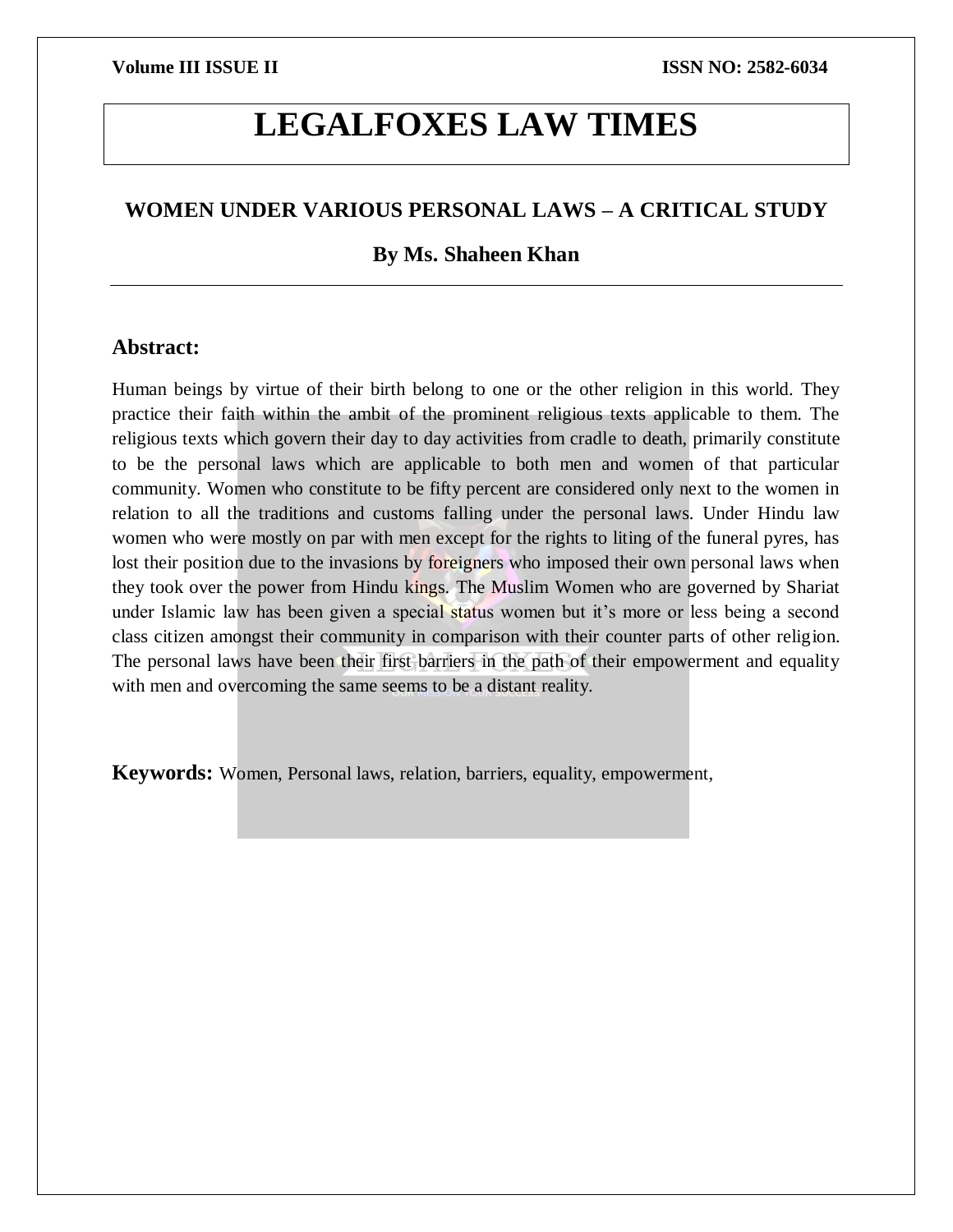## **Introduction**

 $\overline{a}$ 

Women emerged as a distinct interest group in the  $19<sup>th</sup>$  century primarily because the bourgeoisie democratic revolutions of  $17<sup>th</sup>$  and  $18<sup>th</sup>$  century that excluded women from their concept of equality. This distinction was based on gender. Since then women as a commune had waged struggle for recognition of their rights as a human being. Women's execute multilateral role in the society i.e. as a breadwinner of her family, as a care taker of her family as a mother, wife, daughter and service provider to the society. In spite of the fact that the women's contribution to the country's development is equal to that of their male counterpart, still they experience a number of limitations that restrain them from comprehending their potential for expansion. It was against this background that the government's all over the world felt the need to prioritize the interests of women and their participation at every stage of the development process.

The term Women's empowerment implies the ability of the women take all the important decisionsindependently related to her throughout her life span that will ensure her success in all aspects of life<sup>1</sup>.

However these goals are far from being realized in a country like India. In fact often women in India are deprived of their fundamental right to dignity also leave alone the question of gender equality. The present paper explores the questions central to women's right in India that is fundamentally patriarchal in nature. The article attempts to grapple with the few challenges faced by the women in India like the dowry, female feticide, denial of inheritance, sale and trafficking of girls etc. The objective of the paper is analyze the position of women under various personal laws.

# **Protection of Women's Rights by the Constitution of India**

The constitution of India confers special rights upon women. The constitution makers were well aware of the subordinate and backward position of women in the society. They made some

Assitant Professor, School of Law, Vel Tech University, Red Hills, Chennai. Email Id: advocateshaheenkhan@gmail.com

<sup>&</sup>lt;sup>1</sup> https://www.ibose.org.in/images/WOMEN'S%20RIGHTS.pdf, last accessed on 13<sup>TH</sup> June 2021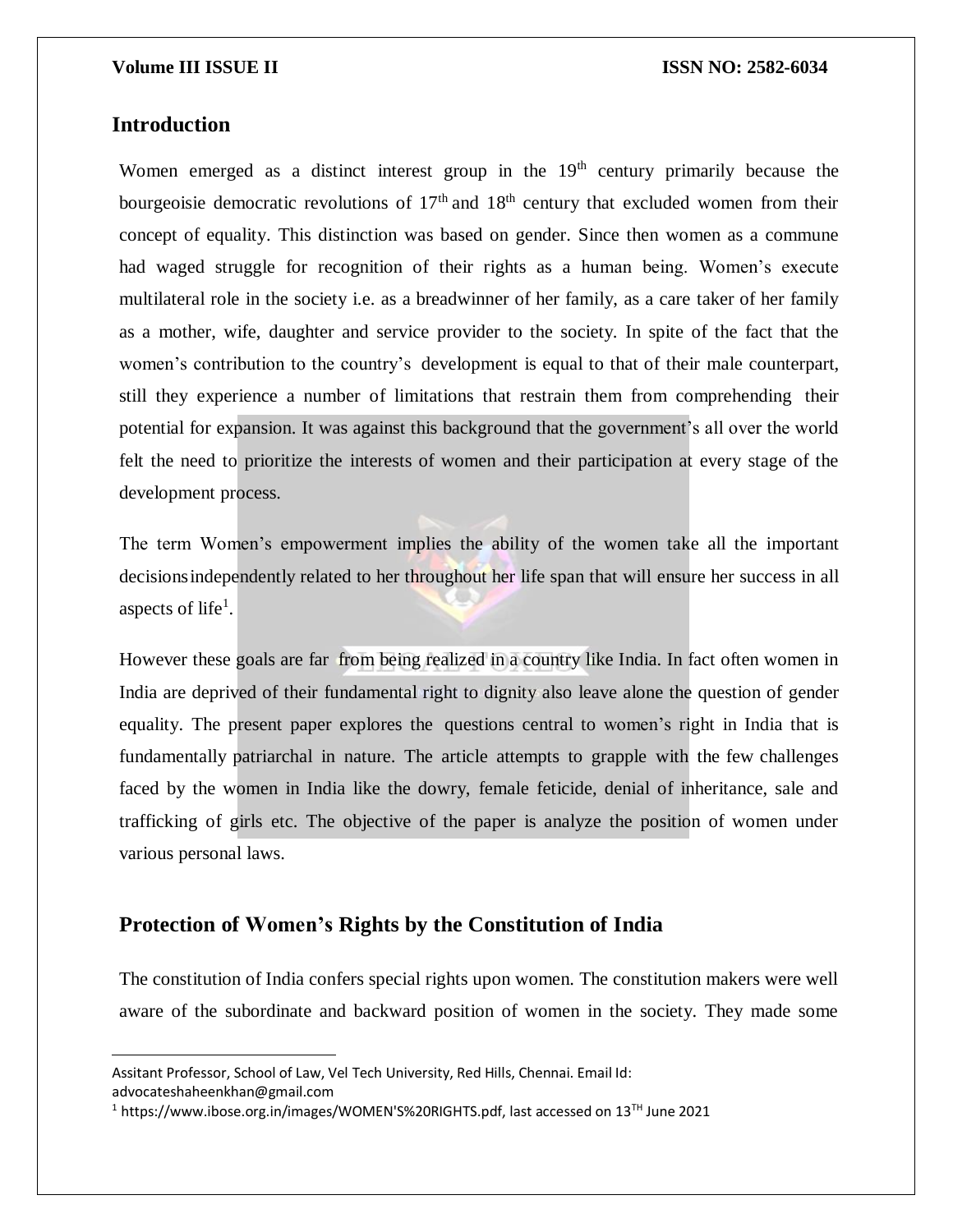$\overline{a}$ 

efforts for uplift of women in our society. The state is directed to provide for maternity relief to female workers under Article 42 of the Constitution, whereas Article 51-A declares it as a fundamental duty of every Indian citizen to renounce practices to respect the dignity of women. Indian Parliament has passed the Protection of Human Rights Act, 1993 for the proper implementation of Article 51-A. Indian Parliament over the years have taken significant steps for through legislations to achieve the goal of empowering the women in India. The significant among them are the Equal Remuneration Act, the Prevention of Immoral Traffic Act, the Sati (Widow Burning the rights of) Prevention Act, and the Dowry Prohibition Act etc. Apart from these, the 73rd and 74th Constitution (Amendment)  $Acts^2$  provided for 33% reservation for women in both panchayat and Nagarpalika institutions as well as for the positions of chairpersons of these bodies. These two amendments removed the bottlenecks from the paths of women empowerment at the local level. In fact it has been found that the Karnataka sends maximum number of women to the PRIs followed by Kerala and Manipur. In order to facilitate equal participation of women at the national and state level politics, the bill providing for 33% reservation of seats for women in national and States legislatures has been introduced in Parliament<sup>3</sup>. Besides this, the government in India have enacted a variety of laws like Dowry Prohibition Act, Sati prevention Act etc to guarantee the rights of the women.

 $\frac{1}{4}$ Ali

India has always been the melting pot of various cultures and religion; with a continuous influx of people from across the globe the society has remained in a constant change and progress. The advent of British in India in the  $15<sup>th</sup>$ century marked a fundamental change in life and behaviour of people. This change also brought in major changes in the legal system of India.

The Constitution of India acknowledges this intention of progressive India, therefore the forefathers, realising the fundamental need of this, ensured to incorporate the same as a fundamental right in the Constitution under Article 15.<sup>4</sup>

 $2$  Ncrb.gov.in/CD.../statistics2012.pdf (2014) last accessed on  $15<sup>th</sup>$  Jan 2016 at 3.20 pm

<sup>3</sup> Mihra Sweta, Women and 73rd Constitutional Amendment Act: A Critical Appraisal, *Social Action*, 44, 16-30 (1997)

<sup>4</sup> Narender Nagarwal, Gender Justice Ideology and the Indian Constitution: Analysing Equality Rights, 4 Indian J.L. & Just. 111 (2013).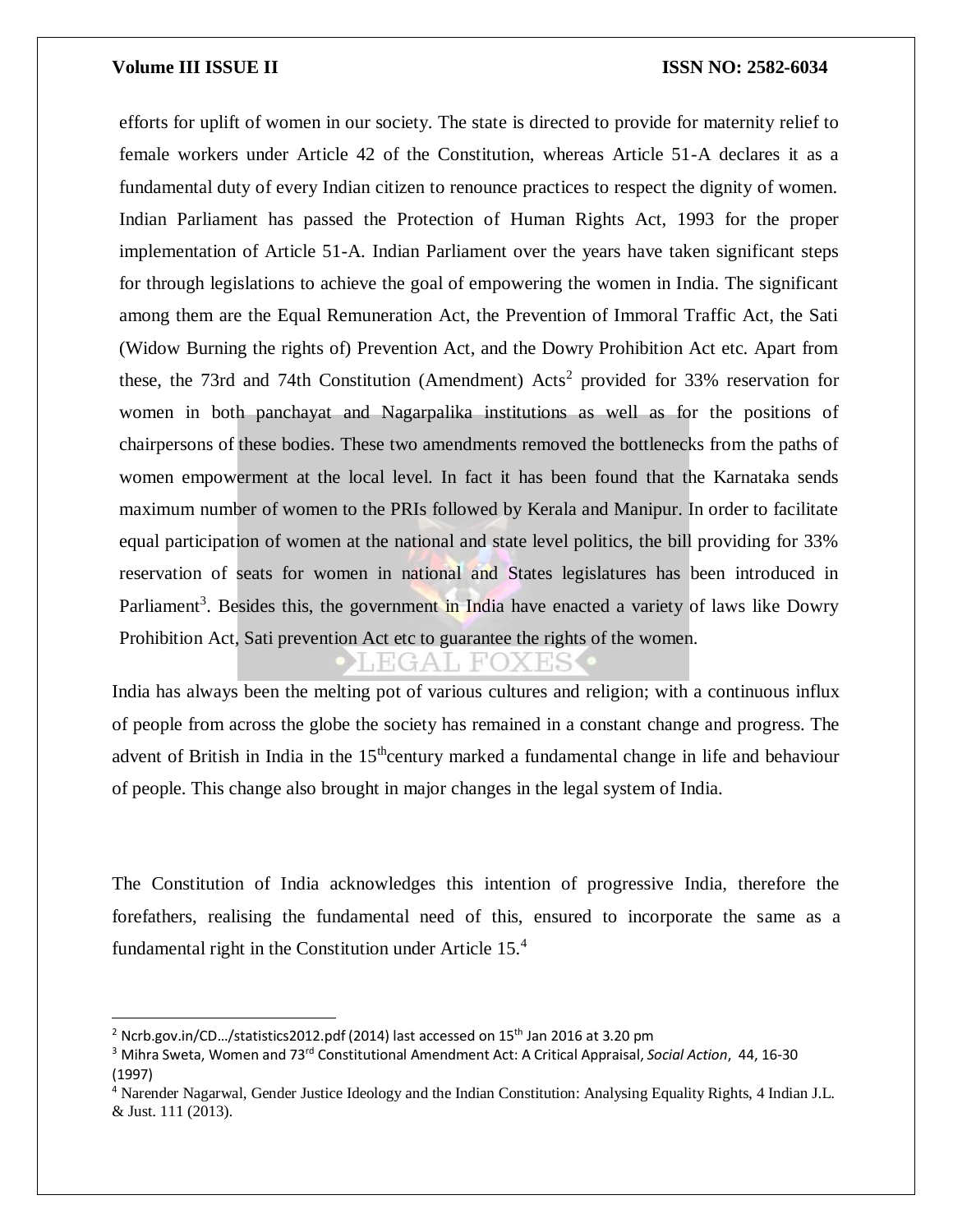Despite the enactment of stringent laws in India the status of women has not changed much in the rural region. The concept of equality is still at nascent stage in these areas, with women being considered as the possession of family and their honour. This mind set has led to killing of several women in the name of family honour and has razed several families at length. Gender based crime and discrimination is prevalent not just in the hamlets of India but across the length and breadth of India.<sup>5</sup>

# **Role of Judiciary in Recognizing Women Rights**

Equal rights and dignity of women in religious aspects has, recently, garnered great importance in social life and in legal sphere. Two of the most prominent judgments of Supreme court *Sabarimala case<sup>6</sup>* and *Triple Talaq case<sup>7</sup>* has brought an end to century old practise of curtailing of women rights, the court recognized customs within the definition of 'law' as per Article 13(3)(a) of the Constitution but declared the practices void as per Article 13(1), which were found in derogation of Fundamental Rights. Justice Nariman and Justice U.U. Lalit in *Triple Talaq case* applied the test for laws in force to recognize the custom of Triple Talaq as falling within Article  $13(3)(a)$ , they held it unconstitutional on the narrower ground of it being "manifestly arbitrary" as against Article 14.

All human beings are born equally and freely in rights and dignity, and all have the freedoms and rights without any differentiation of any kind, such as language, religion race, colour, sex, birth or another event. However, it is most unfortunate that in almost all societies of the world, women have suffered from inferiority status to men. In ancient India, women used to enjoy equal status with men in all the spheres of life. Later women spread between the middle and modern ages have been deprived of a place worthy of their honour and a vortex of innumerable castes and communal assemblages, frightening ties to the education and welfare of women banning child marriages, marriage, sati, widows divorce, to name a few atrocities on them. There is no doubt that the rule of gender equality is enshrined in the [Constitution of India.](https://www.advocatekhoj.com/library/bareacts/constitutionofindia/index.php?Title=Constitution%20of%20India,%201949) The Constitution of India guarantees adult suffrage and provides full opportunities and framework to women to

 $\overline{a}$ 

<sup>5</sup> J P Attray, Crime against Women, Vikas Pub. House, New Delhi, 1988

<sup>6</sup>2019) 11 SCC 1

<sup>7</sup> *Shayaro Bano v. Union of India & Ors.,* (2017) 9 SCC 1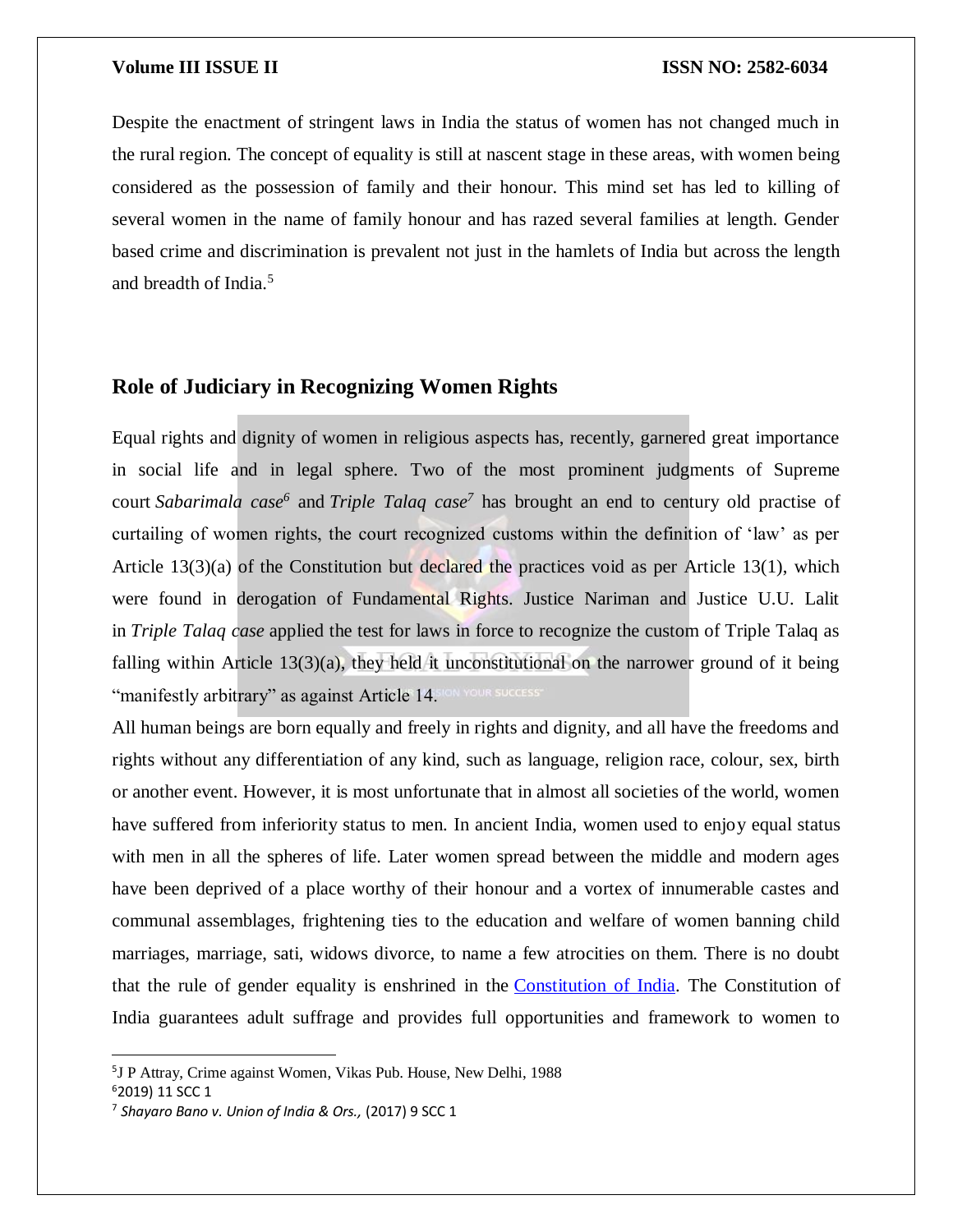$\overline{\phantom{a}}$ 

participate actively in politics. But it is a pity that the post-independence decades saw a decline in women's participation in politics $8$ .

# **Women and Divorce in India**

Grounds for Divorce under all Religions:-

Ground on Hindu divorce –a) Adultery, b) Cruelty, c) Desertion, d) Conversion, e) Unsound mind, f) Leprosy, g) Venereal disease, h) Renunciation of the world i) Unheard of for seven years or more j) Wife ground of divorce- i) Bigamy, ii) Rape, sodomy or bestiality, iii) Reputation of marriage, iv) Non-resumption of cohabitations after passing and order of maintenance. k) Divorce by mutual consent.

Ground on Muslim Talaq (divorce)- a) By the death of the spouse) Talaq –lusunnat c) Talaq Ahsan ,d) Talaq Hasan, e) Talaq-ul-Biddat, f) Ila ,g) Zihar h) Talaq by wife- talaq tafweez i) Talaq by mutual consent- i) Khula, ii) Mubarat J) Independent right to divorce of the wife i) li"am, ii) Impotency, iii) Insanityleprosy-virulent disease iv) Cruelty, ill- treatment, desertation, v) Apostasy from Islam.  $HGAI, HOX$ 

Grounds on Christian divorce-a) Ground of divorce for husband- adultery by the wife is one of the most important factors b) Ground of divorce for wife – husband adultery and cruelty c) Divorce by mutual consent.

Grounds on Parsi divorce are- a) Wilful refusal to consummate b) Unsoundness of mind c) Adultery, Fornication, Bigamy d) Cruelty.

Grounds on Jewish divorce- a) Ground of divorce for husband- (i) immoral deportment, (ii) Apostasy, (iii) Refusal to have marital intercourse, (IV) Unjustified refusal to follow husband to another domicile, (v) Violation of ritual law in the management of her household, (vi) Incurable disease rendering cohabitation dangerous, (vii) Insulting her husband or her father-in-law in the public, (viii) Barrenness after ten years of marriage. ,b) Ground of divorce for wife - (i) Cruelty,

<sup>&</sup>lt;sup>8</sup>https://blog.ipleaders.in/politics-women-rights-india/ last accessed on 20/03/2021 last accessed on 05<sup>th</sup> Jan 2020 at 7.25 pm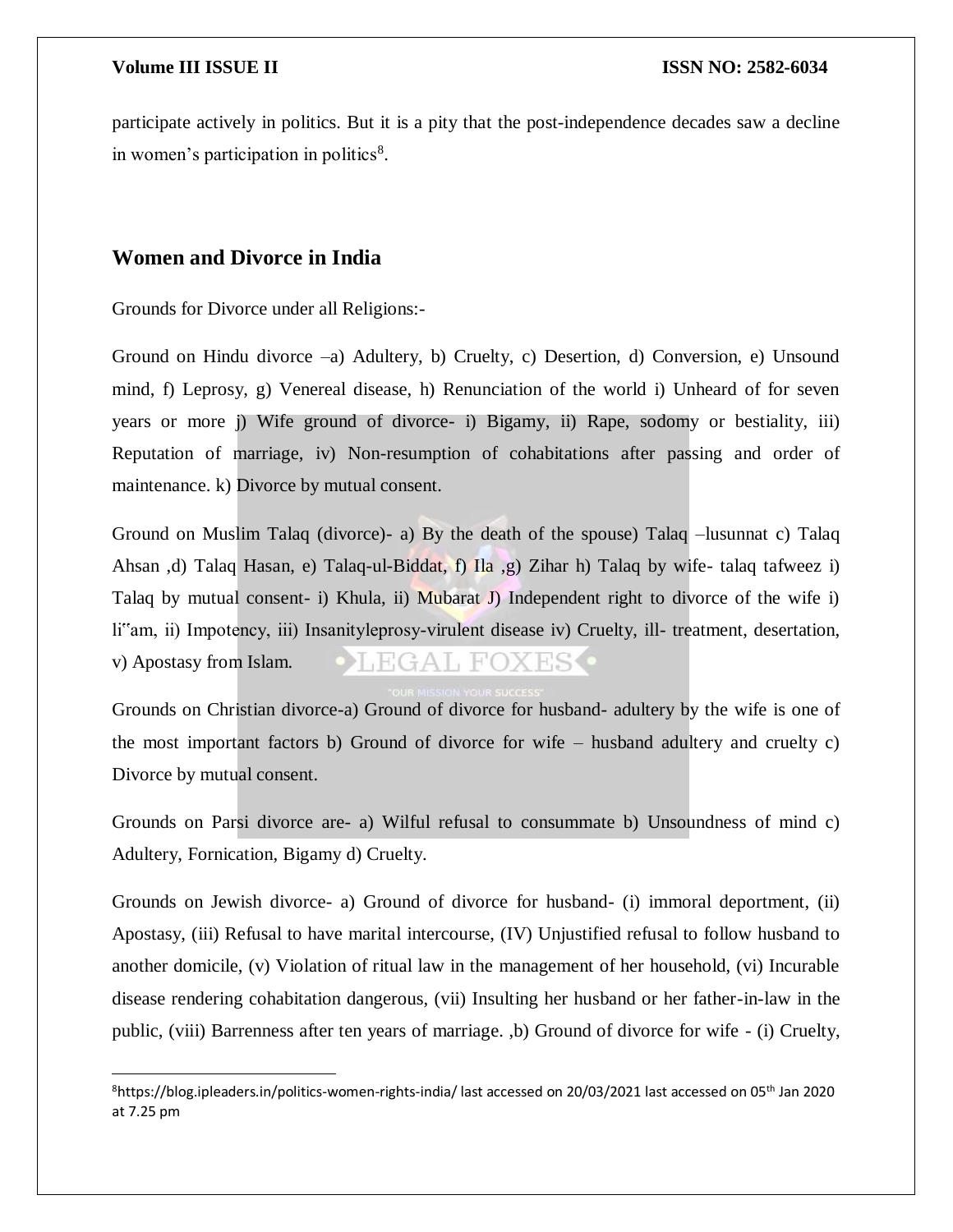(ii) Apostasy, (iii) Chronic disease rendering cohabitation dangerous, (iv) Licentiousness, (v) Repulsive occupation, (vi) Refusal to support, (vii) Refusal of marital Intercourse, (viii) Physical impotence. c) By the court against wishes of the parties d) Divorce by mutual consent. (Ranga,partima devi 2014)

In India, the word divorce came as laws to protect the right of both men and women. The Hindu marriage act 1955 and new marriage law (amendment) act 1976 which added mutual consent divorce, gave a much needed change to Hindu society by allowing dissolution of marriage to both parties based on some factors. Factors which lead to divorce are as follows;

1) Adultery: - Which means when one partner cheats on another partner.

2) Financial difficulty: - When expectation never met what they plan for future due to uneducated of finance lead to problems such as argument, fighting and etc.

3) Work stress and obligation:- Different work timing like night shift, or lot of work pressure at office also become reason for divorce.

4) Addiction:- This is one of a most important factor due to the addiction of drinking, gambling and etc. lead to violence at home, financial crisis and etc. (Bari Z Weinberger ,2012),

5) Other factors:- i) When you've lost your individual identity ii) Depend on paternal income iii) Not the same way of thinking different vision iv) Bad sexual life v) Lot of expectation vi) Can't fix the problem without a fight vii) You're interested in the different thing. viii) No showing of physical affection between both (Lisa L. Payne, Kim Olver, 2016) ix) Children from previous relationship x) Intrusive parents xi) Privacy problem xii) Communication differences xiii) Mother- in- law and daughter-in-law conflict. xiv) Conspiracy against the boy and his family xv) Misconception that second or third marriage would bring more happiness in life (Elsa vulliamy , 2016)

6) Recent important factors like; Women education which allowed them to know their Constitutional rights, Women becoming financial independent, Marriage against the wishes of man and women.( Dr A.S Kalra, 2014).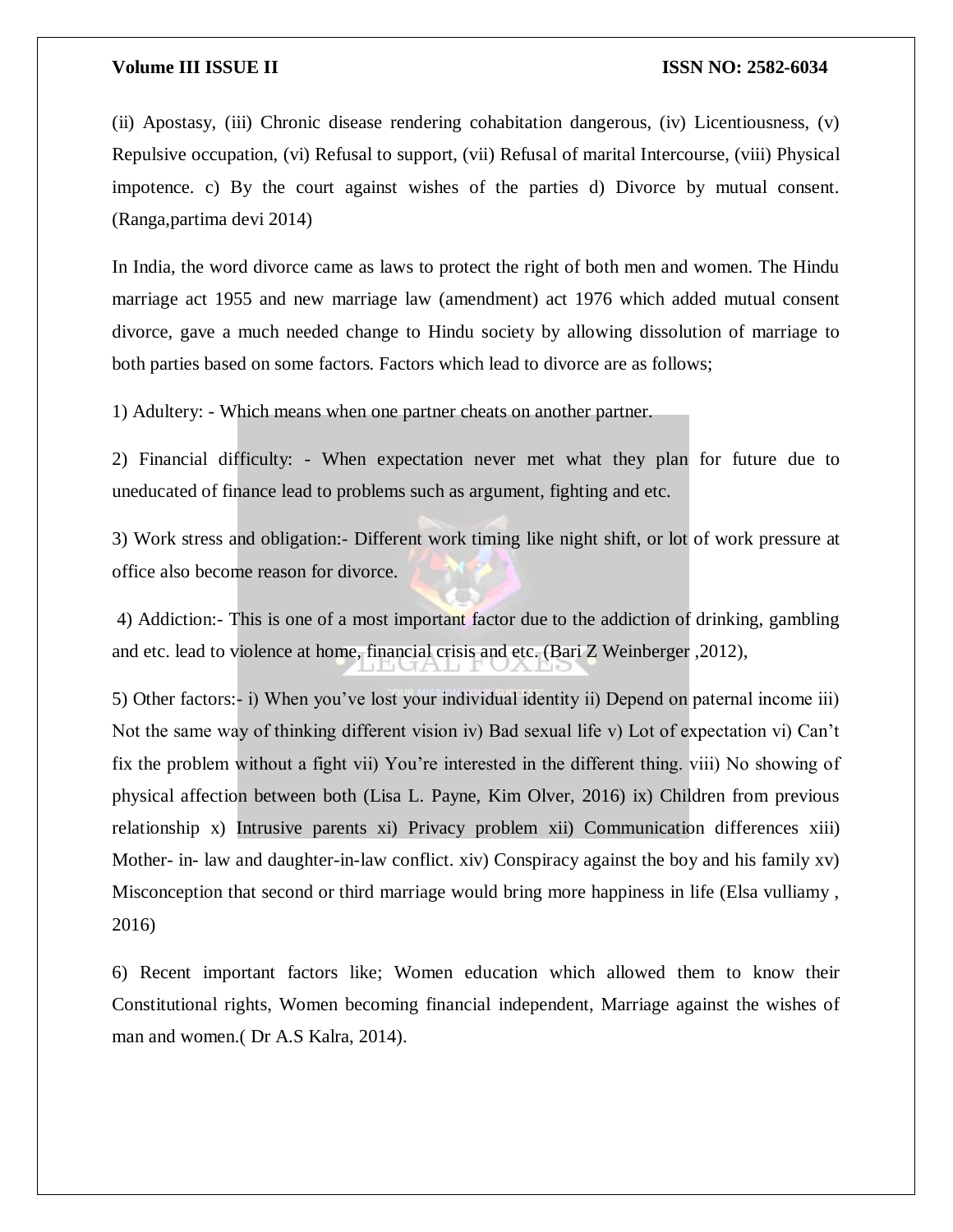In most of the religion divorce is not encouraged. Traditionally in Hinduism there is no concept of divorce .Marriage is a sacraments, it is sacred relationship between two people. After the civil law was guarantee by Indian constitution to protect the right of men and women, practice of divorce came into Hinduism society. In Muslim marriage is a contract known as nikaahnama, it is signed not only by the couple but also by walises and the maulvi. In Muslim religion, husband can dissolve marriage tie at his will but wife cannot divorce her husband without his consent. Dissolution of marriage under Muslim marriage act 1939 allowed getting divorce to both husband and wife and also mutual consent. In Christianity marriage is one of the sacraments and is indissoluble. Indian divorce acts 1896, allowed christen men and women to get divorce. In Buddhism, marriage is considered as a personal and individual concern, not as a religious duty. In Buddhism marriage is a secular affair and it is not sacraments as a result in Buddhism In most of the religion divorce is not encouraged. Traditionally in Hinduism there is no concept of divorce .

Marriage is a sacraments, it is sacred relationship between two people. After the civil law was guarantee by Indian constitution to protect the right of men and women, practice of divorce came into Hinduism society. In Muslim marriage is a contract known as nikaahnama, it is signed not only by the couple but also by walises and the maulvi. In Muslim religion, husband can dissolve marriage tie at his will but wife cannot divorce her husband without his consent. Dissolution of marriage under Muslim marriage act 1939 allowed getting divorce to both husband and wife and also mutual consent. In Christianity marriage is one of the sacraments and is indissoluble.

Indian divorce acts 1896, allowed christen men and women to get divorce. In Buddhism, marriage is considered as a personal and individual concern, not as a religious duty. In Buddhism marriage is a secular affair and it is not sacraments as a result in Buddhism there is no restriction in divorce. For divorce purpose they follow same Indian constitution law.

### **Conclusion:**

The researcher made an intensive study on the personal laws of the prominent religions of the